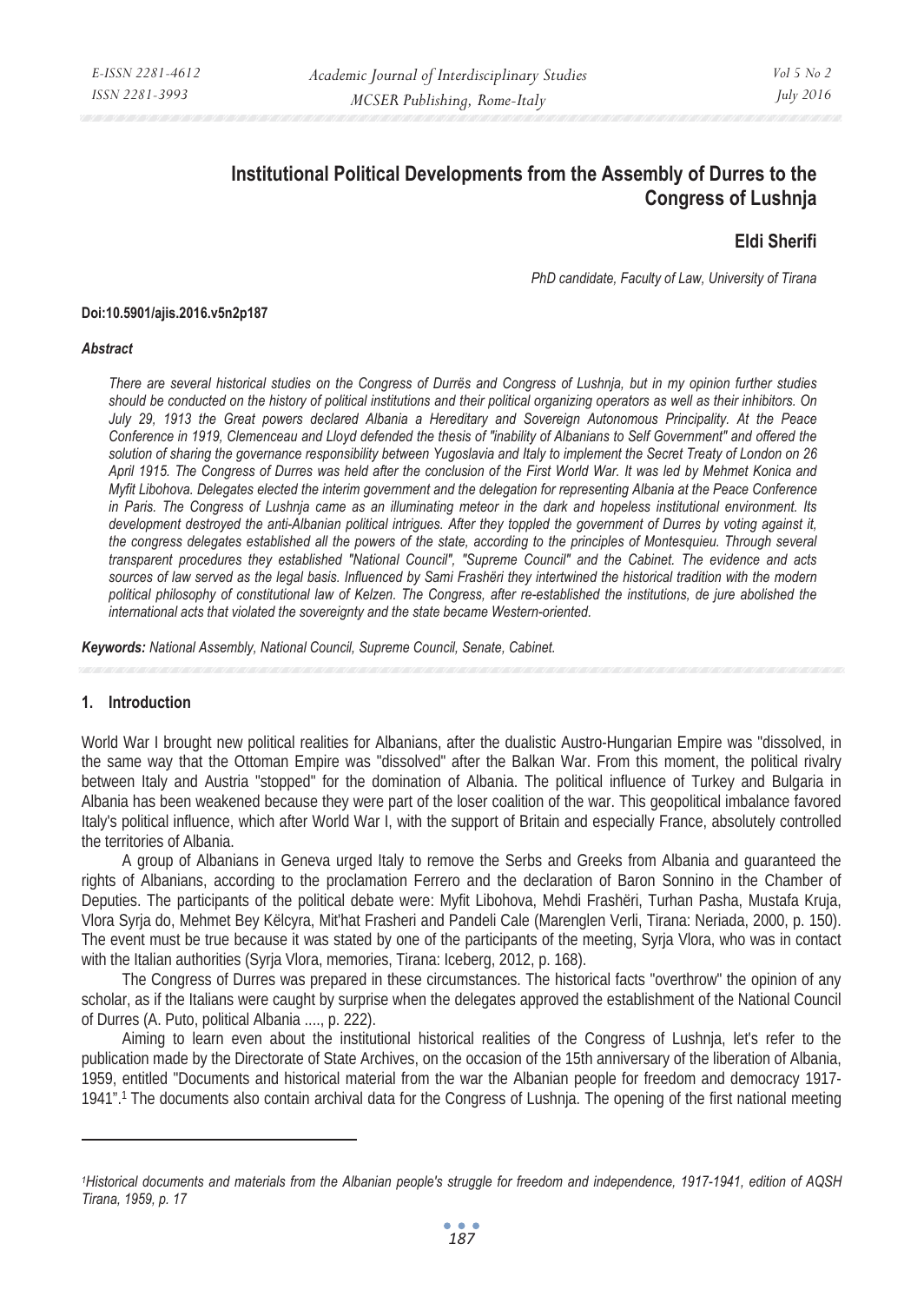| E-ISSN 2281-4612 | Academic Journal of Interdisciplinary Studies | $Vol_5$ No 2     |
|------------------|-----------------------------------------------|------------------|
| ISSN 2281-3993   | MCSER Publishing, Rome-Italy                  | <i>July 2016</i> |

took place on 21-01-1920, by delegates arrived at the meeting room in the house of Mr. Kaso Fuga 2. Publishers have removed some sentences like "after a prayer of the honorable Sheh Ibrahim Karbunara, Mr. Ferid Vokopola, held a lecture on behalf of the Commission of Lushnja" and "Mr. Aqif Pashë Elbasani replied to the speech of Ferid Vokopola using ardent patriotic words"! Mr. Ferid Vokopola has been temporarily appointed Chairman of the Assembly and a special commission has been elected to examine the letters of representation of the delegates, consisting of five persons as follows: Ibrahim Bey Ohri, Qasim Kokoshi, Kostaq Kota, Fasli Frashëri and Adem Peqini. After the election of the Commission for verifying the mandates it was decided that the meeting shall cease the actiivity until of the majority of delegates arrive".3

The same is repeated in the second opening of the congress on 28-01-1920, where about 4 lines of the text were missing. The following sentences have been removed: Xhavit Leskoviku, on behalf of the initiating group, explained the reason why the Congress was held. At the same time, the election of the chairman of the Congress, Mr. Aqif Pasha, as wll as the vice chairman Kota Kostaq and the secretaries Sotir Peci and Ferid Vokopola has been removed.4 In the record was written that in honor of the deceased Abdul Ypi, which was assasined due to the attemption to stop the National Meeting, it was decided that the assembly should be stopped in these days and a letter of condolence from the meeting should be sent to the family of the deceased.5

Such facts clearly show that the names of the real institutional protagonists have been "erased" from our political history and the events and dates gained significant importantance. Therefore, a false perception is created as our political history is extremely poor and its protagonists are counted on the fingers of one hand, leaving the main protagonists in "historical oblivion".

## **2. Metodology**

In my doctoral dissertation I used the method of historical narrative description combined with the principle of historical criticism. Historical variables have been used for the verification of the hypothesis. The unused data of State Archives, foreign literature and publications and monographs of the authors participating in the event have been the reference source. The historical facts were accepted as historical truth after being confronted with with variables addressed by local and foreign authors.

#### **3. Institutional historical journey from the Assembly of Durres to the Congress of Lushnja**

The historical moment should not break away from the Assembly of Durres in order to argue that the Congress of Lushnja was a historical necessity. The main organizer of the Assembly of Durres was Mehmet Konica. For his development he displayed diplomatic, political and organizational skills and thus he deserves the affirmation of unknown values. He moved around Albania, and was able to gather in Durres 59 representative delegates. The delegates were elected by the prefectures and municipalities, according to the experience gained for the Assembly of Vlora. Among the delegates there were former ministers, diplomatic representatives in different countries, prefects, mayors, senior officials of the state administration as well as representatives of the clergy in Albania. The Congress of Durres was held on December 25, 1918, at 16.00 p.m., under the direction of co-chairmen Mehmet Konica and Mufid Libohova. The minutes held for this event says that delegates from all parts of Albania formed a national meeting.<sup>6</sup> It was attended by delegates from Delvina: Namik Bey Delvina and Hiqmet Bey Delvina; from Gjirokastra: Myfit Bey Libohova, Polo Meksi, Petro Poga, Apostol Dhima, atty.Vasil Dilo and Anastas Noti; from Tepelena: Sulejman Shehu and Koço Harito; from Përmet: Baba Xhemali and Dhimitër Kacimbra; from Kolonja: Abdulla Beu and Petër Prodani; from Dëshnica of Këlcyra: Baba Mustafai and Baba Hyseni; from Frashëri: Behxhet Selfua; from Kurveleshi: Ali Koka; from Berati: Sami Bey Vrioni, Dhimitër Tutulani and Fejzi Bey Alizoti; from Fier: Qemal Bey Vrioni and Leon Xoxa; from Mallakastra: Hajredin Bey Cakrani and Kamber Belishova; from Lushnja: Ahmed Bey Resuli and Jakov Bozua; from Skrapar: Xhelal Bey Koprencka and Servet Bey Zaloshnja; from Elbasani: Shefqet Bey Vërlaci, Lef Nosi and Ahmed Dakli; from Peqini, Ismail Haki Kadiu and M.

 $\overline{a}$ 

<sup>&</sup>lt;sup>2</sup>lbid p. 21<br><sup>3</sup>AQSH, p. 55, d.62, p. 3, Circulars of the Ministry of the Interior in 1920, Shkodër; Nika, 1921, p. 3.

<sup>4</sup>Historical documents and materials from the Albanian people's struggle for freedom and independence, 1917-1941, edition of AQSH *Tirana, 1959, p. 22* 

*<sup>5</sup>Ibid p. 22* 

*<sup>6</sup>AQSH. P. 249.D.I-1842. f. 1-2. poses 4.*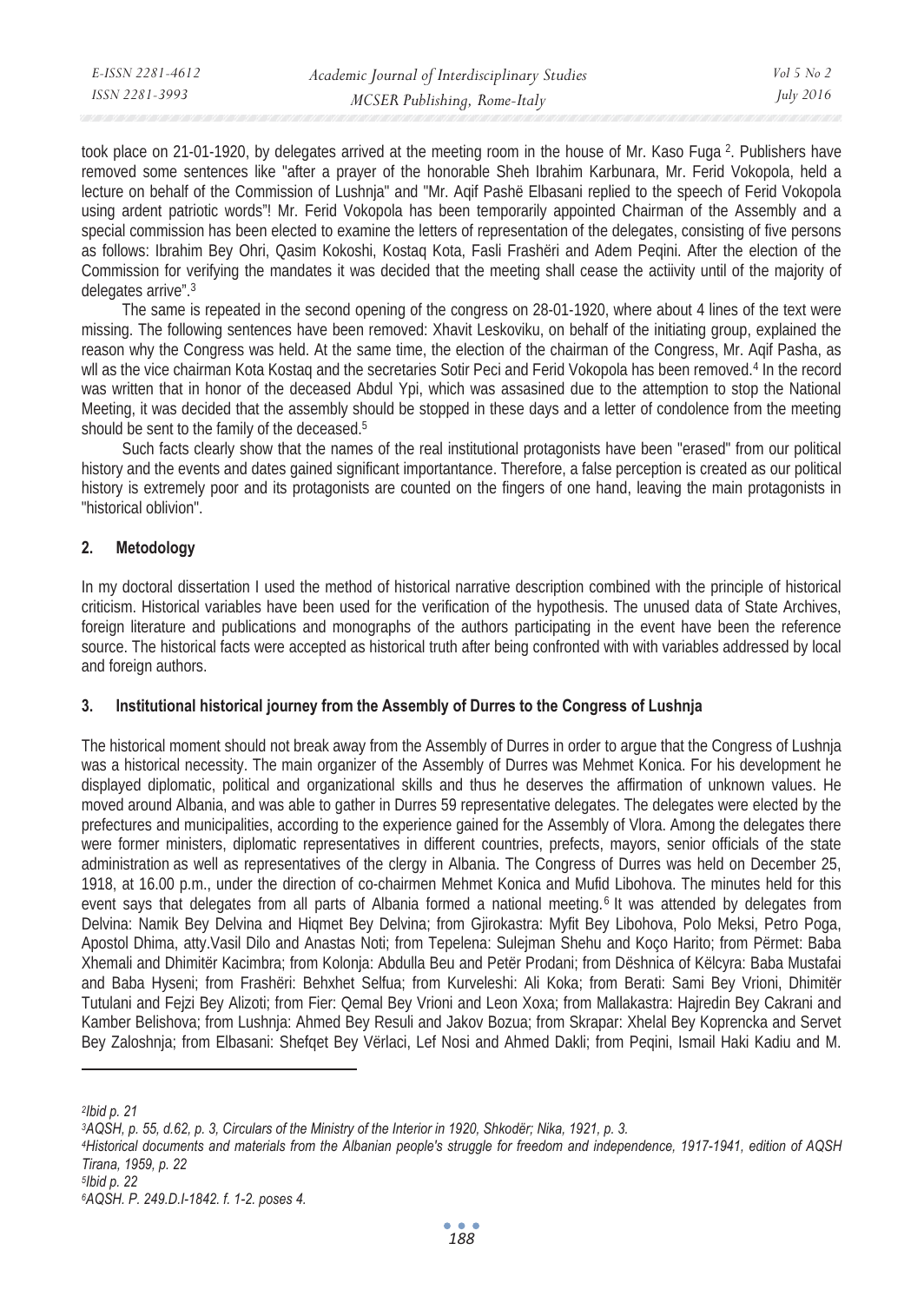Xhavid Metobashi; from Kavaja: Qazim Bey Hyti and Sheih Hamidi; from Tirana: Abdi Bey Toptani, Ismail Efendi Ndroqi and Shefki Kondi; from Kruja: Muharrem Pengili and Xhemal Belegu; from Shijak: Ymer Bey Shijaku and Rexhep Jella; from Mat: Abdurrahman Bej Çela and Hasan Bej Zagolli; from Shkodra: Riza Dani and Ndoc Çoba; from Durrës: Hafiz Ali, (may have been named Hafiz Ali Korça E.sh) Mihal Truja and Mustafa. Shkodra was represented by Luigj Gurakuqi. The assembly has not been attended by Abdi Bey Toptani, Ndoc Çoba, Sotir Peci and Starje Pojani. Idhomen Kosturi participated in the second session. The congressional hearings have not been attended by the delegates of Vlora: Qazim Koculi, Spiro Koleka, Qazim Kokoshi, Ymer Radhima and Myqerem Hamzaraj, who were in Durres, but were not allowed to enter the assembly by the Italian representatives who surveyed its development. The meeting was not attended by Aqif Pasha as well, "not because he was old and frightened by the bad weather and the bed roads", which he burst with the heart of politician two years later; when he was even older he was elected Chairman of the Congress of Lushnja and the Supreme Council. His letter is a historical document proving that the personalities of the time were invited as delegates at the Assembly of Durres, accompanied with documents "identified pursuant to the law", a fact which legitimizes and certifies his political activity and the institutions that he established. In his letter Aqif Pashë Elbasani, called Mehmet Konica "Honest Chairman of the Albanian Meeting" (Marenglen Verli, p. 300-301). Aqif Pasha's letter has institutional historical value because it reflects his high legal and political culture when he demanded that his letter be read in "The Expanded Congress", the one that "his heart said that it would do great works". And according to him, Albania's status was acquired by the decision of the Great Kingdom of the London Conference, and that decision neither was demolished nor was outdated, therefore ordered the Assembly to preserve "the form of government established by the Conference of London" (Marenglen Verli, Ferit Duka: Mother Teresa, 2007, p. 300-301).

The main organizer of the Assembly of Durres was Mehmet Konica who was commissioned by the director of "Albanian Office" in Rome according to the order of the Minister Sonnino that delegates should have a mandate for the establishment of the "Executor Committee" and not of a government (Eqerem Bey Vlora, p. 436). The leading role of Mehmet Konica is also proved by the letter of the delegates of Korce-Pogradec area addressed to the chairman of the national meeting, Mehmet Konica. The letter was written by Sotir Peci, Syrja Pojani and Idhomen Kosturi. After thanking him about the organization of the Congress, they expressed their grief that they could not participate in the congress because the city was occupied by French forces.

The meeting was opened with a short speech by Myfit Libohova because Mehmet Konica was absent in this session. M.Konica urged delegates the co-direction of the Assembly by Myfit Libohova and Fejzi Bey Alizoti. The Congress approved his proposal without objection, as it is reflected in the minutes administered by Lef Nosi, which affirm his representative authority, as the main organizer. According to the minutes of the congress, Myfit Libohova informed the congress that Mehmet Konica could not participate in the first session for "health reasons" (L. Nosi, Historical Documents, p. 290).

After the verification of mandates, a procedure that was conducted with the reading of the names, the delegate of Gjirokastra, atty. Vasil Dilo, proposed that the vice chairman of the Congress should be a Christian. Hiqmet Delvina proposed Petro Poga to be the vice chairman. Whereas Luigj Gurakuqi proposed that the representation was not done neither based on the provincial criteria "gegë or tosks", nor on the religious criteria. According to him the religion should be of free choice in a free country and urged delegates to elect a secretary and a deputy secretary. He proposed Mustafa Kruja and Sif Nosi, who were voted unanimously (L. Nosi, Dokumente Historike, p. 290).

The first institution established by the Assembly of Durres was its Chairmanship, with Mehmet Konica and Myfit Libohova, as co-chairmen. Petro Poga was the vice chairman, Mustafa Kruja was the secretary and Sif Nosi was the deputy secretary (L. Nosi, Historical Document, p. 270). With the election of the Chairmanship of the Congress, the congressional direction bodies were constituted. The procedure legitimized the decisions of the congress and the institutions that will be established by it. The agenda, by the formal procedure, adheres to the agreement that Mehmet Konica has made with Sonino for the establishment of only one Executor/Acting Committee and the approval of delegates who would participate in the Paris Peace Conference. Organizuesit e Kongresit kishin përgatitur në fshehtësi një skenar politik i cili u bë publik sapo mbaroi komunikimi i rendit të ditës, nga Myfit Libohova. Deputy Secretary of the Congress, Sif Nosi, demanded that a document prepared by the delegates should be introduced in the agenda for discussion. Namik Delvina and Riza Dani, on behalf of Qazim Bey Elbasani, Ismail Kadiu, M. Xhavit Metobashi, Muharrem Pelingii, Lef Nosi, Mustafa Hasim Kruja, Qerim Bej Begolli, (who was not a delegate), Ndoc Çoba, Ahmed Dakli, Sotir Peci, Ymer Deliallisi, Luigj Gurakuqi, Xhelal Belegu, Dr. Syrja Pojani, Abaz Kupi (who was not a delegate), Riza Dani, Rexhep Jella, Hasan Bey Zagolli, and Abdurrahman Bey Çela proposed that, instead of the Acting/Excecuting Committee, the Congress should establish an interim government (L. Nosi, Historical Documents, p. 288-289. The government established by the Congress was done on behalf of "National Meeting" and expressed the joy that the Albanian nation "by means of its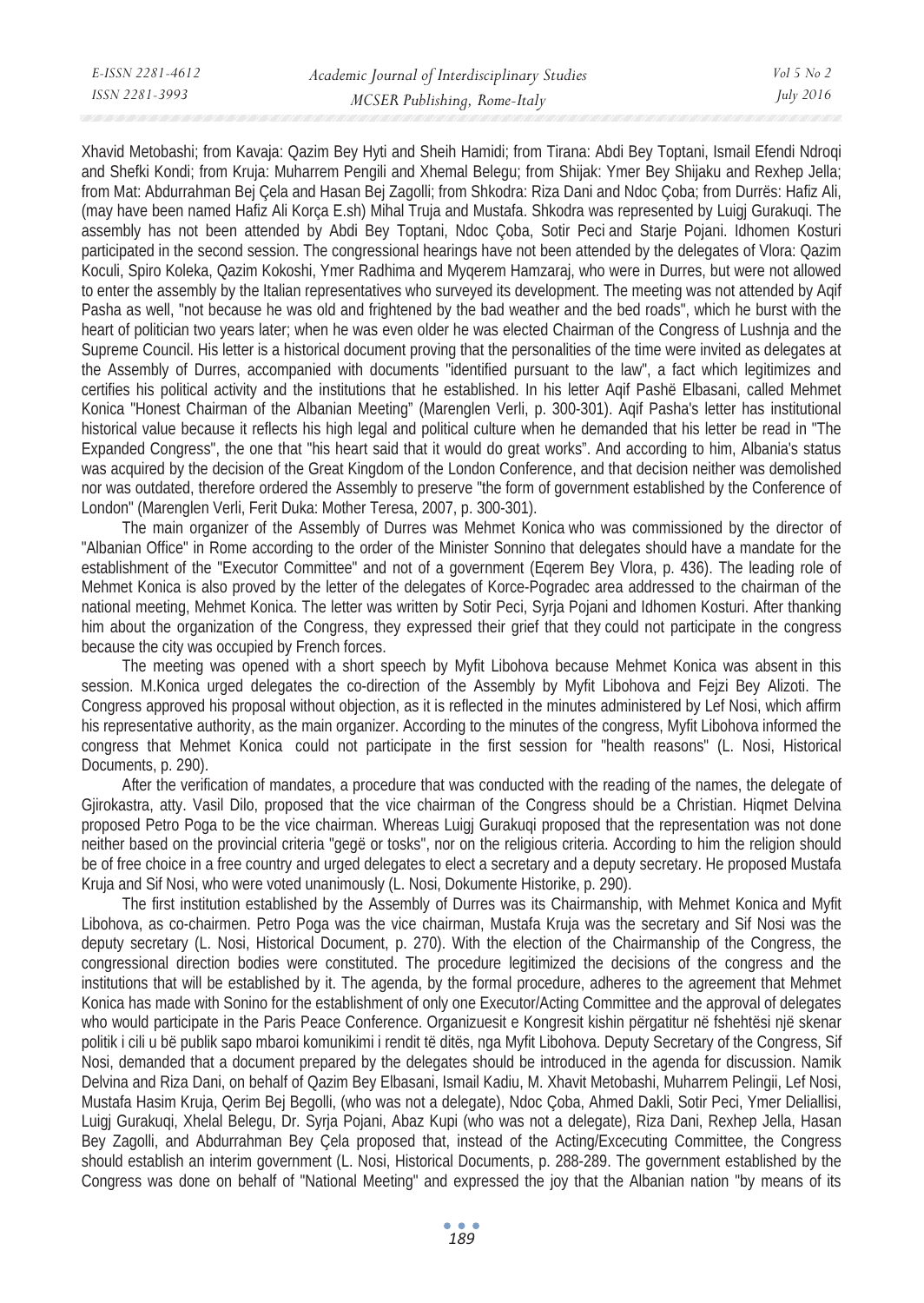| E-ISSN 2281-4612 | Academic Journal of Interdisciplinary Studies | $Vol_5$ No 2     |
|------------------|-----------------------------------------------|------------------|
| ISSN 2281-3993   | MCSER Publishing, Rome-Italy                  | <i>July 2016</i> |

representatives, showed publicly and manfully, the firm will to protect by all means the inalienable rights of Albania" (L. Nosi, Dokumente Historike, p. 290).

The only institution that was formed by legitimized delegates with "letter of representation" was the government of Turhan Pasha.7 The government was composed of Turhan Pasha, Chairman of the Government; Preng Bib-Dodë Pasha, Deputy Chairman of the Government; Mehdi Bey Frashëri, Interior Minister; Mehmet Konica, Minister of Foreign Affairs; Petro Poga, Minister of Justice; Luigj Gurakuqi, Minister of Education; Fejzi Alizoti, Minister of Finance; Sami Bey Vrioni, Minister of Agriculture; Mustafa Kruja, Minister of Post Telegraph; Lef Nosi, Minister of National Economy; Dr. Mihal Turtulli, Minister Without Portfolio; Myfit Bey Libohova, Minister Without Portfolio; Mit'hat Frashëri, Minister Without Portfolio (Sëire, Albania, the rise of a kingdom, 2007 p. 234).

In December 27, at 15.30 p.m, Mehmet Konica expressed the wish of the delegates that the Interim Government should be recognized by Italy, because even the Prime Minister, Turhan Pashë Përmeti, was known to be in favor of Italy. Mehmet Konica proposed the establishment of a Senate. On December 27, 1918, Mehmet Konica proposed that the eldership (assembly of older men) should be composed of two misësh of each county. The functioning of the eldership and its powers should be defined by nomi / Law. Eldership was due to meet once in two months in a place acceptable to examine the work done by the operating committee and to advise the committee (Marenglen Verli, Ferit Duka, Tirana, 2007, p. 291). In October 1919 was done the election of the members of the eldership and they arrived in Durres as well, but they have not been accepted by the government of Durres (M.Verli, Ferit Duka, Tirana, 2007, p. 298).

In this government, Mehmet Konica was elected foreign minister. Only after a month he could inform "Vatra" society in the US by telegram, through Yugoslavia, that congressional delegates had created a government that would represent Albania at the Peace Conference in Paris (J. Seir, p. 234). Political Representative of Italy at the National Council, Colonel Ettore Lodi, stated that delegates would not be allowed to leave from Durres, without revoking the Decision to establish a government. In these circumstances, Mehmet Konica went to Rome to explain the decisions taken by the Congress of Durres (Nikola Guy, 2012, p. 181).

### **4. Government of Durres, Albania's legitimate representative at the Peace Conference in 1919**

Political and national inspiration arose when there was no sign of national rebirth. Albanian political elite faith was enhanced by the new configuration of political forces in Europe. In this situation, Interior Minister Mehdi Frashëri transmitted to Colonel Aubrey Herbert the belief that the Paris Peace Conference would be fair with the Albanian issue (Nikola Guy, p.181). Peace Conference did not recognize the Albanian delegation led by Turhan Pasha. In fact, the interim government of Durres was not known by any country of the Great Powers, because Italy did not allow any notice. Only a telegram of Mehmet Konica a month later to "Vatra", through Yugoslavia was published in the American press and sparked surprise (Joseph Seir, 2007, p.235).

Besides the official delegation mandated by the National Assembly of Durres, it was even the delegation of Esat Toptani. Esat Toptani, on October 6, 1918, gave an interview to "Journal de Genève" where he declared that "Europe knew his government" therefore he wouldl go to Paris as head of government of Albania. He diplomatically answered to the question made to him if he would become the Prince of Albania. The answer was: "I would decide it when the war is over". He called Austro-Hungary a hypocrite in the behavior with Vidi, and he stated that he was afraid of Italy. In that interview he tried to argue that he was a descendant of Prince Karl Topia and according to him "Albania should be a constitutional monarchy, like England" (Joseph Seir, Dituria, 2007, p.235). According to Edit Durham, the government "would have difficulties to represent itself in front of Esat Toptani, who was known by European diplomacy more than Ismail Qemali (Harris Silajxhiç, Dituria, 1999, p. 66). French newspapers "L'Excelsior", "L'Humanité" and "Le Petit Journal" described Toptani as head of Albanian government and chairman of the Albanian delegation (Arben Puto, 2009, p .225).

National movement has played a significant role with "national wing", which in November 1918 was renamed as "The Committee of National Defense of Kosovo", and was led by Hoxhë Kadri Prishtina, graduated in law, with Bedri Peja as a secretary and its newspaper" People "chaired by Sali Nivica. Istanbul's colony was represented by Fuat Dibra. Romania's colony was represented by Pandeli Evangjeli and Ibrahim Temo. National Party which was established in 1918 by Kristo Dako appointed Ismail Qemali, Parashqevi Qirjazi, Noureddin Vlora, Nikollë Ivanaj and Mihail Grameno (Haris Silajdzic, Albania and the United States ..., p. 36).

 $\overline{a}$ 

*<sup>7</sup>AQSH, P 55, D. 46, sheet 1; Letter of S. Peci, Syrja Pojani and Idhomen Kosturi; L.Nosi, Historical Documents, p. 290.*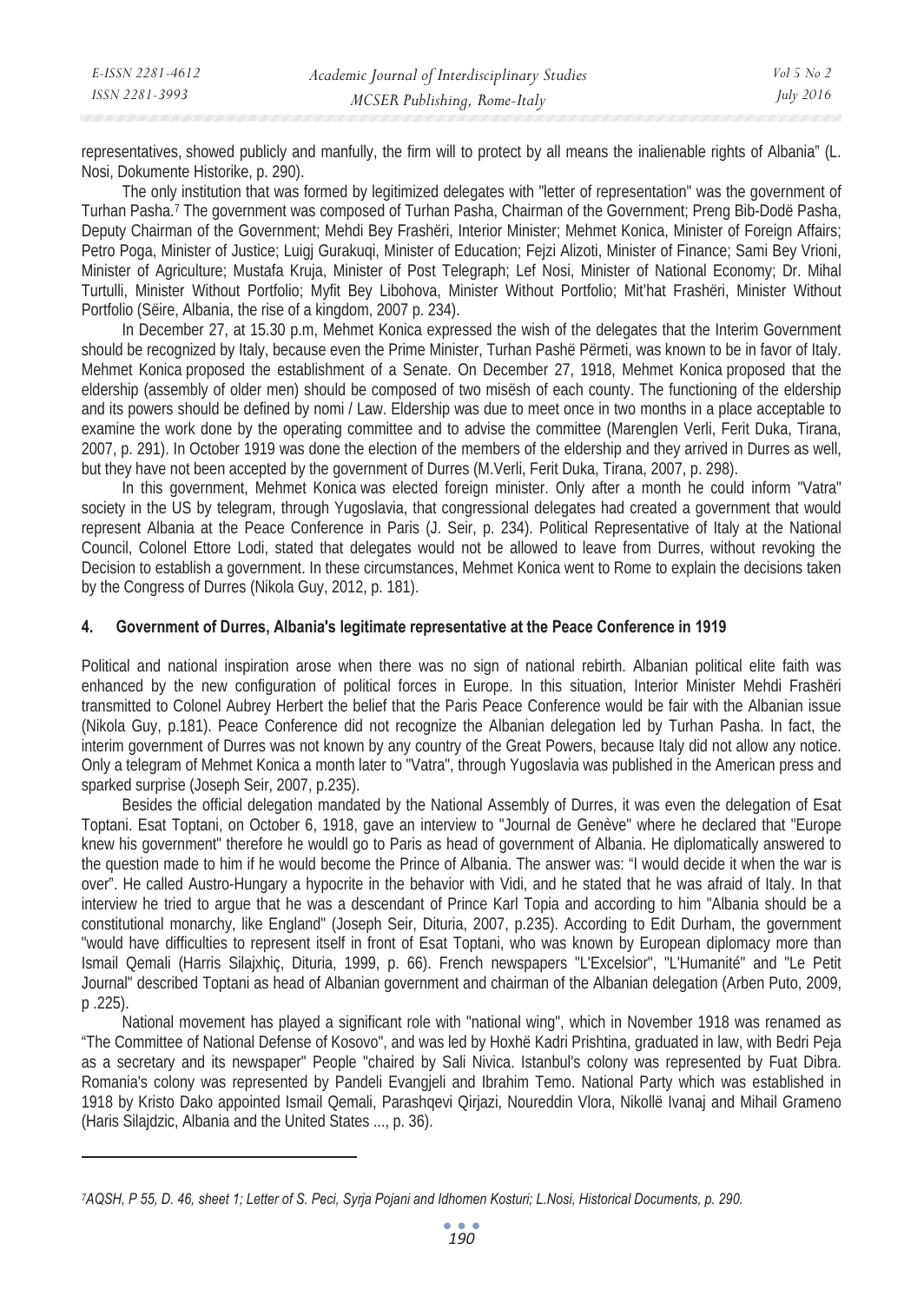| E-ISSN 2281-4612 | Academic Journal of Interdisciplinary Studies | Vol 5 No 2       |
|------------------|-----------------------------------------------|------------------|
| ISSN 2281-3993   | MCSER Publishing, Rome-Italy                  | <i>July 2016</i> |
|                  |                                               |                  |

With the arrival of Mehdi Libohovë and Myfit Frashëri in Paris, the proitalian lobby prevailed, but also pro-American factors were working intensively. Eriksson had sent a memorandum to President Wilson against Turhan Pasha "as a man sold to Italy and a man who did not represent Albania, whereas Esat Toptani considered him a man who did not represented anyone but himself" (Albanian People's History, Academy of Sciences. Vol. III, p. 137). Turhan Pasha and other members of the delegation, through the Italian delegate in Paris, A.De Martino, on May 28, 1919, stated that they knew "strategic interests" of Italy, and offers it, Sazan, Karaburun and Zverneci. The letter cast the idea of "an Italian prince on the throne of Albania (A.Puto, political Albania, the file no. 6 (26)). With this act, "the mandate" of Italy and the loss of the status acquired on July 29, 1913 were accepted. But the Treaty of July 29, 1919 Titton-Venizelos resulted in the boomerang effect for Italian influence in Albania, an event that marks the beginning of the Albanian uprising against the Italian presence in Vlora and beyond (Pastoreli, Pietro, pg.140).

Mehmet Konica and Dr. Mihail Turtulli established contacts with England, through Colonel Philips. Contacts were established with the captain Morton Eden, who was a consultant of the British delegation in Paris and a consul in southern Albania. Phillips became the spokesman of the Foreign Office. British delegate, Crowe sent a letter to the Foreign Minister, Lord Curzon, expressing the opinion that: "Albanians seem to have lost faith, that Italians are their defense and that by Titton-Venizelos agreement and the speech of Titton himself they have been convinced that Italians are a danger to Albanian independence, as much as Serbia and Greece" (Documents on British Foreign policy, 1919- 1939. vol. IV.d.111). British Consul, Morton Eden, was very active. In December 1919 he went to Berat and Gjirokastra accompanied by Major Mustafa Maksuti and the former kadi Azis Tajari. In Gjirokastra he met the mayor Bega Beso and Javer Hurshit, and confidentially he said that the British government wishes the establishment of a National government, instead of the government of Durres as a tool of Italy. Furthermore, according to Sejfi Vllamasi, he ordered that if they were invited at the congress they would send Beso Bega and Veli Harshova as delegates (Marenglen Verli, 2000, p. 177). Eden's position is also confirmed by Eqerem Bey Vlora. According to him Morton Eden has hosted him at his home, but he did not believe that Congress could be organized, when Italians opposed it (Eqerem Bey Vlora, memories pg. 440). The Consul Eden stayed in Lushnjë the days of the congress, until its conclusion when he departed together with Phillips British Colonel (Joseph Seir, Dituria, 2007, p. 260).

### **5. The circumstances that initiated the Congress of Lushnja as political and institutional monument**

In November 1919, the US consul in Torino, Josef Haven met Tefik Mborja, who was the Secretary General of the Government of Durres, and together they organized several meetings in Albania (Marenglen Verli, 2000, p.157). On December 29, 1919, Luigj Bumçi and Gjergj Fishta, met Pope Benedict the XV. Pope met ambassadors of England and US and urged the dismemberment of Albania. At these events the Americans and the British were very active in Albania and abroad, for the preparation of the Congress (N. Guy, p.180.). This fact allows us to reason that the British had begun to leave the "political apathy" for Albania. Consul Morton Eden, was a man of secret intelligence service. In December 1919 he went to Berat, Gjirokastra and Vlora. In Gjirokastra he met with the mayor Beso Bega and Javer Hurshitin. He confidentially told that the British government wishes the establishment of a national government, instead of the government of Durres (Marenglen Verli, 2000, p.177). Eden's position is also confirmed by Eqerem Bey Vlora, who in his memoirs admits that Eden "asked him to work for the congress, but I did not believe that its organization was possible and I went wrong" (Eqerem Bej Vlora, Memories pg 440).

The Congress of Lushnja initiator was the organization called "National Wing" which in November 1918 was renamed, becoming "National Defense Committee of Kosovo". On December 4, 1918, "Kosovo Committee" asked President Wilson, in the name of humanity and honor, to send a unit of international forces against Montenegrin forces in Plave and Gusinje.<sup>8</sup> At the end of November 1919 in the house of Abdul Ypi, the national wing group, with Sotir Peci, Esheref Frashëri, Fazlli Frashëri, Sali Vuciterni, Halim Gostivari, Xhevit Leskoviku and Sejfi Vllamasi, discussed on the anticipation of the congress. There was decided that Fazlli Frashëri should go to Korçë, Sejfi to Shkodër and Zogu to Mat.9 From 1917 Zogu also joined "national wing". On August 18, 1919, Ahmet Zogu proposed to the Municipal Council of Elbasan to take the initiative, being the city in the center of Albania, to organize a national meeting (Kastriot Dervishi, p. 98). The following personalities have given their contribution: Aqif Pashë Elbasani, Abdi Toptani and Ismail Ndroqi,

 $\overline{a}$ 

*<sup>8</sup>Historical documents and materials from the Albanian people's struggle for freedom and democracy, 1917-1941, published in 1959 Aqsh p.8, H.Silajxhiç, Albania and the United States ..., p.99. File V.Uilson Letter of "Kosovo Protection Committee", 10/12/1918 9Ibid, p.165*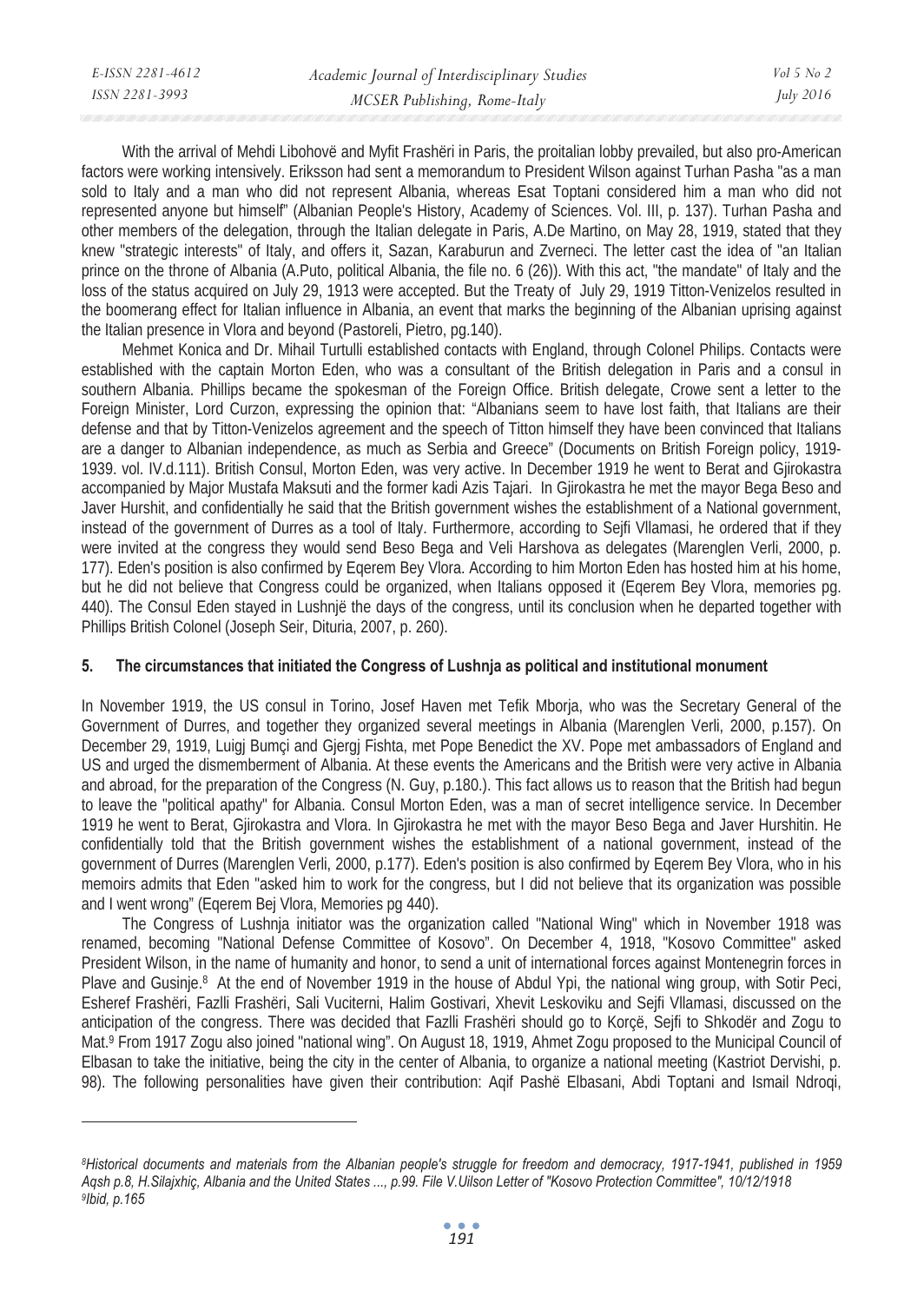| E-ISSN 2281-4612 | Academic Journal of Interdisciplinary Studies | Vol 5 No 2       |
|------------------|-----------------------------------------------|------------------|
| ISSN 2281-3993   | MCSER Publishing, Rome-Italy                  | <i>July 2016</i> |

chairman of the villagers of Tirana, Osman Myderrizi, chairman of "Drita" Society in Tirana and Mytesim Këllici. Abdi Toptani was an old, discreet, honest patriot and credible to the circle of nationalists in Tirana and Kruje. The relation of Aqif Pasha with Abdi Toptani was assessed to be crucial for the authority they had in political circles. Their relationship has become possible by Hafiz Ali Korca (Hafiz Ali Korca 2006 p.5). Hafiz Ali Korca, in his book titled "Seven dreams of Albania", written in 1924, assesses Ferid Vokopola as one of the most ardent initiators. Ali Korça himself has brokered the merger of two personalities Aqif Pasha and Abdi Toptani, with great influence and significant importance for organizing the convention.

Sheh Ibrahim Karbunara and Iliaz Vrioni have had an impact in Berat. Captain Meleq Frashëri went to Berat and secured the consent and support of Iljaz Vrioni on the meeting of Congress in Lushnjë. Only when Iliaz Vrioni expressed his support for the Congress, the organizing committee sent notices to every municipality (Marenglen Verli, 2000, p. 190). The ministers of the government of Durres such as Mehmet Konica, Mihal Turtulli and Lord Luigj Bumçi played a special role, who welcomed the organization of the congress. The congress was also attended by people of Esat Pasha, Osman Bali, Osman Mema, Hamit Toptani etc., thinking that after the congress, Esat, with his authority, could take charge of the country. Congress seriousness is also demonstrated by commission with 22 members: with Ferid Vokopola, Xhavit Leskoviku, Eshref Frashëri, Xhemal Bey Prishtina, Halit Libohova, Llazar Bozo, Besim Nuri, Hysni Curri, Mustafa Vokopola, Emin Vokopola, Abedin Ibrahimi, Qemal Mullai, Syrja Pojani, Nebi Sefa, Rasim Hoxha, Abedin Nepravishta, Abdulla Aga, Arif Qafmolla, Jakov Bozo, Hasan Abedini, Taulla Sinani, Reshit Shazimiri and Hamit Xheka (AQSH, War of the Albanian people, 1976 p.13)

Italy, pro Italian feudal lords such as Shefqet Verlaci and pro Italian ministers such as Mufid Libohova, Fejzi Alizoti and Mustafa Kruja were against the Congress (Sefji Vllamasi, pg. 193). On January 13, 1920, Fejzi Alizoti, with the mandate of the interior minister, commanded the deputy prefect of Lushnja, Veli Vasjari, to stop the congress, as it had a political character (Documents and historical materials 1917- 41, 1959 pg. 16).

### **6. Conclusions**

- Completion of the First World War quashed the political balances between Italy and the Austro-Hungary and enabled Italian diplomacy to enhance its influence on Albanian political elite.
- Foreign Minister, Baron Sonino authorized the Director of the Albanian office in Rome, Colonel Vincent, to contact Mehmet Konica and Myfit Libohova to go to Albania with the aim to establish an "Committee Execution" but not a national government.
- I think the role of Mehmet Konica for organizing the National Assembly of Durres has been crucial and therefore his activity requires a reassessment. He was known for his diplomatic skills, but in December 1918 he showed great political and organizational skills. Mehmet Konica, within a month, could organize a National Assembly with delegates who had the mandate to establish a National Council. Mehmet Konica, through several procedures, authorized Namik Delvina and Riza Dani, who through a procedure in the Assembly, on behalf of a large group of delegates, enabled the creation of an interim government.
- By decision of the National Assembly, a delegation with the ministers of the government was established, which would represent Albania at the Peace Conference in Paris, destroying the plans of Italy.
- Organization of the Congress of Lushnja is a merit of Albanian political elite, who for the first time established all political institutions of the Albanian state without the influence of the international community, showing selfgoverning skills.
- One of the shortcomings of the Albanian political elite for the Congress of Durres and the Congress of Lushnja was the establishment of political institutions, without constitutional legal norms.
- In the 1920s, parliamentary life was established as an institutional political innovation with Western orientation, but Albanian politicians could not determine the shape of the state governance through a constitutional assembly by elections.

#### **Reference**

Marenglen Verli, Tiranë: Neriada, 2000, p.150 Syrja Vlora, Memories, Tirana: Iceberg 2012, p.168 Arben Puto, Political Albania...., p. 222 Documents and historical materials from the Albanian people's struggle for freedom and independence, 1917-1941, edition of Aqsh Tirana, 1959, p.17, p.21, p.22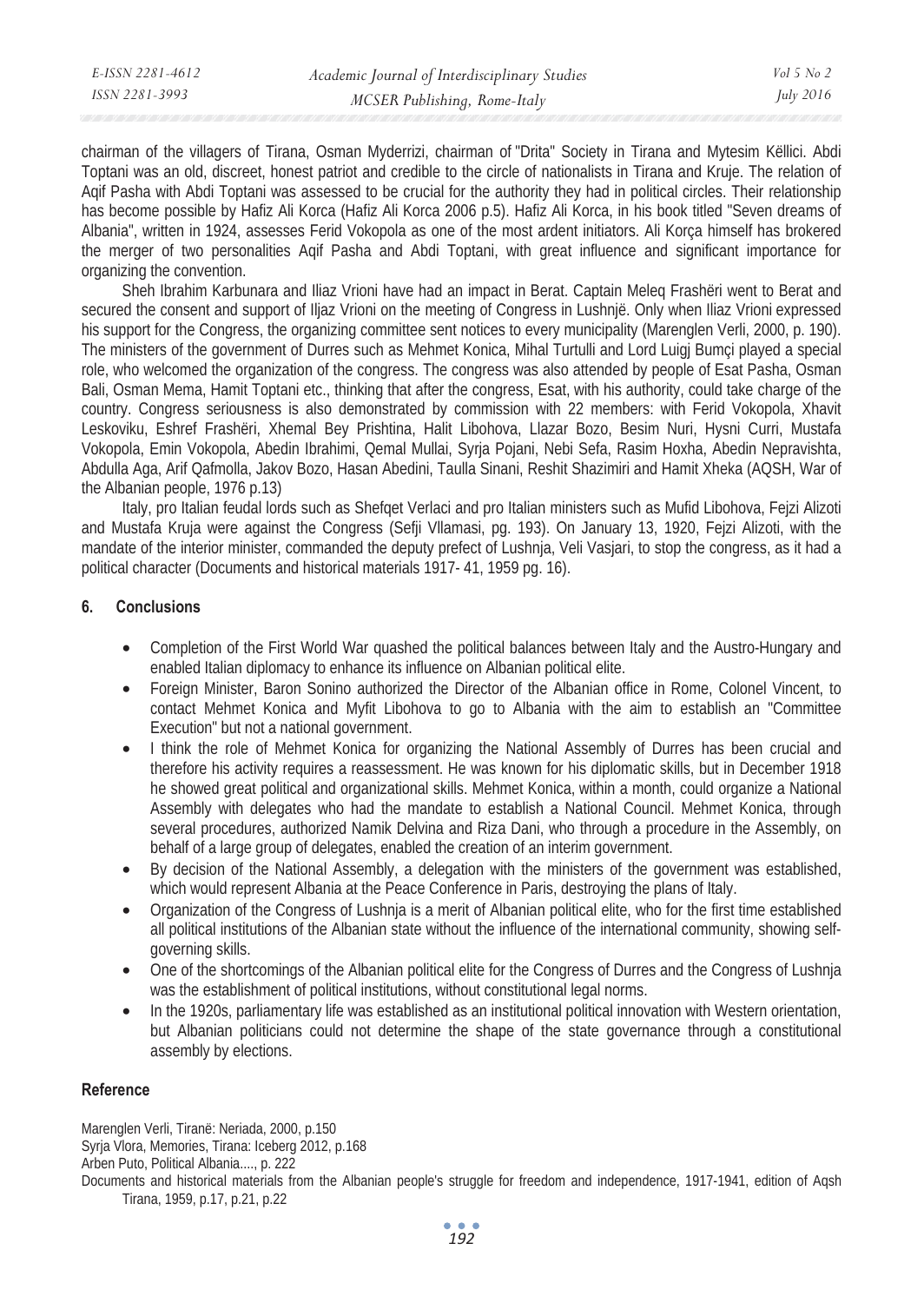AQSH.F.249.D.I-1842.f.1-2.poza 4. Lef Nosi, Historical Documents 1912-1918, prepared by Marenglen Verli, Ferit Duka, Tirana, Mother Teresa, 2007, p. 291, p. 298, p. 300-301, Aqif Pasha letter for the Chairman of Albanian Meeting, Durres, dated December 20, 1918. Aqsh, F.55, D.46, fl.1; Letter of S. Peci, Syrja Pojani and Idhomen Kosturi; L.Nosi, Historical Document, p. 290. L. Nosi, Historical Documents, p. 290, p. 288-289. Haris Silajdzic, Albania and the United States ... Constitutive Act of the Provisional Government of Durres, dated 25 .1.1919; General archives of the American Committee for the negotiation of peace, 1918-1931, Albania, 875.00.2 (M820r.555). Joseph Seir, Albania, the rise of a kingdom, Tirana: Dituria 2007 f. 234, p. 235, p. 260 Teki Selenica, Albania in 1927..., p.16 Kruje, P.P.Margjikaj, Correspondence 1947-1958, Shkodër, 2006, p. 136-137. Nikola Guy, The Birth of Albania, Tirana, Pegi, 2012 f.181. Referring DDI, Series 6, I, no. 660.661, 694.732. Haris Silajdzic, Albania and USA in Washington's archives, Tirana: Knowledge, 1999, p. 36, p. 66 Arben Puto 1912-1939 Political Albania, Tirana: Toena, 2009, p. 225 History of Albanian People, a publication of the Academy of Sciences. V. III, p. 137. A.Puto, political Albania, the the Fundof foreign ministry, file No. 6 (26). Pastoreli, Piettro, Esera policy L'italiana nella Albania 1914-1920, Napoli, Joven, quoted by A.Puto 1970.L'Albania.p.140, Albania Documents on British Foreign policy,1919-1939.1 series vol.IV.d.111 Sejfi Vllamasi, Political confrontation in Albania, 1897-1942, Marenglen Verli, Tirana: Neriada, 2000, p. 177 Eqerem Bey Vlora, Memories p.440 Sejfi Vllamasi, Political confrontation in Albania, 1897-1942, Marenglen Verli, Tirana: Neriada, 2000, p. 157, p. 177 N. Guy, The Birth of Albania..., f.180. Historical documents and materials by the Albanian people's struggle for freedom and democracy, 1917-1941, published in 1959 Aqsh p.8, H.Silajxhiç, Albania and the United States ..., p.99. File V.Uilson Letter of "Kosovo Protection Committee", 10/12/1918. Kastriot Dervishi, the Albanian State History ... 1912-2005, p. 98. Hafiz Ali Korca, Seven dreams of Albania, Tirana, 2006 p.5

Sejfi Vllamasi, Political confrontation in Albania 1897-1942, prepared for publication by Marenglen Verli, Tirana: Neraida, 2000, p. 151- 152, pp. 190.

Aqsh War of the Albanian people for national liberation, 1918-1920 Tirana 1976 p.13

Aqsh, F.55, d.62.f.3, circulars of Min. of Interior Affairs of 1920 Shkoder: Nika, 1921, p. 3.

S. Vllamasi, Political confrontation ..., p. 193.

Documents and historical materials from the Albanian people's struggle for freedom and independence 1917-1941, Tirana, 1959, p.16